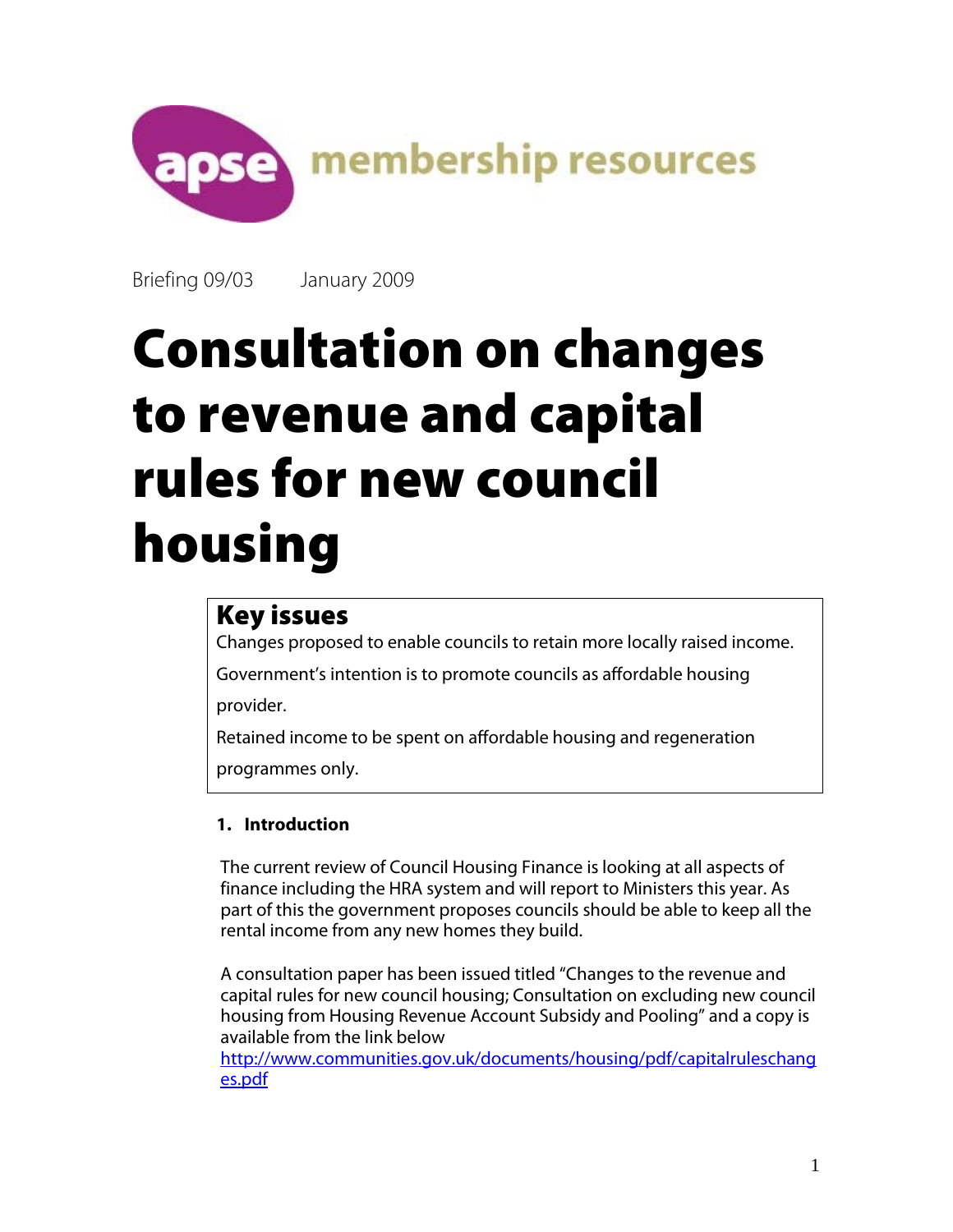# **2. Context of the proposed changes**

The role of councils as providers of new housing for rent has diminished drastically since the 1970 when councils built many thousands of homes across the UK. The impact of the Right to Buy and the transfer of many council homes away from councils to registered social landlords or to arms length management organisations has reduced the stock of houses under direct council control. A number of councils have increased their own stock through building council homes in recent years, or have plans to do so, although the numbers built and planned are relatively small.

However there remain nearly 1 million council houses and their council landlords are operating in a financial environment which is disadvantageous to them compared with other providers. As a number of housing associations face funding difficulties, resources for PFI schemes dry up and the capacity of private sector builders to meet housing demand reduces markedly, the potential role of councils as providers of affordable housing is being seen in a new light. Government attempts to prompt the economy out of recession have included references to new public sector capital programmes designed to stimulate the construction sector and this fits well with calls for councils to build houses again.

#### **3. Government objectives**

This consultation paper claims that Government wants local authorities to play a bigger role in securing the supply of new affordable housing and that this should include new opportunities for councils to develop housing directly where this offers value for money in comparison with other options.

The purpose of the paper is to set out proposals for removing some disincentives to local authority investment in new council housing within the current financial framework.

At present, the council housing finance system redistributes the revenue (through Housing Revenue Account Subsidy (HRAS)) and capital returns (through pooling) from new and existing housing on the same basis. Neither pooling nor the HRAS distinguishes between homes which were built in the past with a large element of central Government financial support and new homes, which represent a largely local investment.

In July 2007, the Housing green paper, *Homes for the future, more affordable, more sustainable*1, said that *"Where councils choose to invest their own money in new [housing] supply, we think they should be able to keep the income and capital returns from those additional homes."*

The changes to the treatment of income from new homes can now be made using powers in section 80B of the Local Government and Housing Act 1989, which was inserted by section 313 of the Housing and Regeneration Act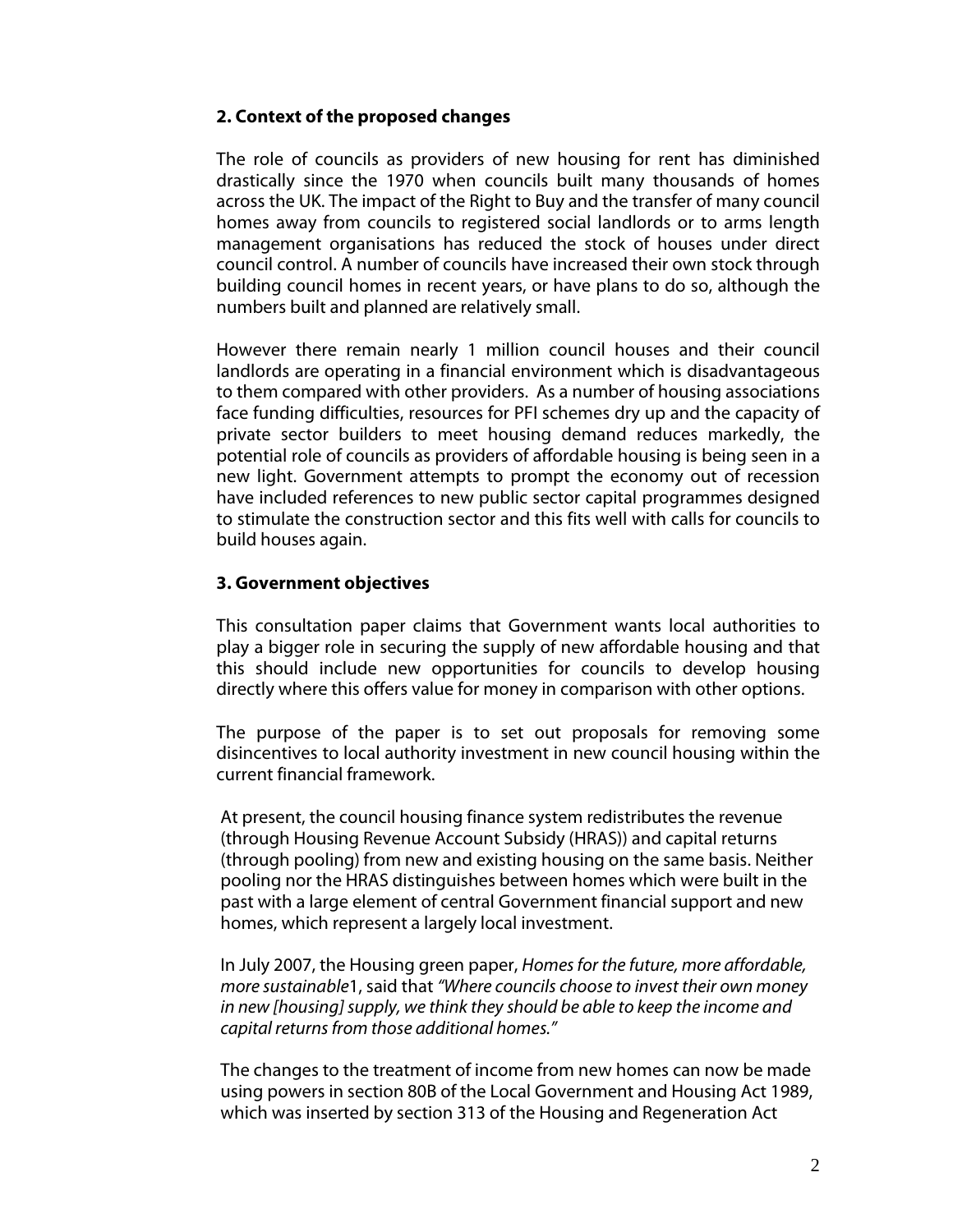2008. This provides for exclusions of specified properties or descriptions of property, including future properties, from the HRA subsidy system. This would in effect make the properties invisible to the subsidy system whilst leaving them within the Housing Revenue Account.

Section 80B of the Local Government and Housing Act 1989 (as inserted by Section 313 of the Housing and Regeneration Act 2008) provides for agreements between the Secretary of State and a local authority which would have the effect of excluding either a local authority's whole housing stock or specified properties (including future properties) from the operation of the Housing Revenue Account subsidy system.

Agreements under this section would not have any impact on the operation of the Housing Revenue Account itself. The rules requiring councils to maintain a ring-fenced landlord account – the Housing Revenue Account – would continue, and the homes excluded from the subsidy system would remain within the Housing Revenue Account.

There is currently no provision made in the formulae within the HRA subsidy system for financing the capital costs of new council housing (other than PFI).

As a result, if a local authority builds or acquires a new dwelling, the allowances for that council increase only by the running costs associated with the new property (mainly allowances for management, maintenance and major repairs). If, as is likely with newly built dwellings, the assumed rental income for those properties exceeds the assumed need to spend as prescribed by these allowances, the difference is deemed to be a surplus. Where such surpluses accumulate across an authority's Housing Revenue Account there will be an equivalent reduction in net subsidy, even where the council's subsidy position as a whole is in deficit.

If the provisions were used to exclude new council homes from the HRA subsidy system, this would increase a council's retained rental income by the difference in the subsidy formulae between the allowances and the assumed rents for those properties.

The impact of the provisions would depend on the allowances that a particular property attracts and its guideline rent. In aggregate nationally, management, maintenance and major repairs allowances are equivalent to around 72 per cent of assumed rental income this year. (Most of the remainder is used to meet the costs of servicing HRA debt.) For a dwelling with a similar profile of rent and allowances, the provisions would therefore allow the council to retain the remaining 28 per cent of assumed rent from each new home.

The value to a council of the provisions would be the same, whether or not it sets the actual rent in line with the notional rent used in the HRA subsidy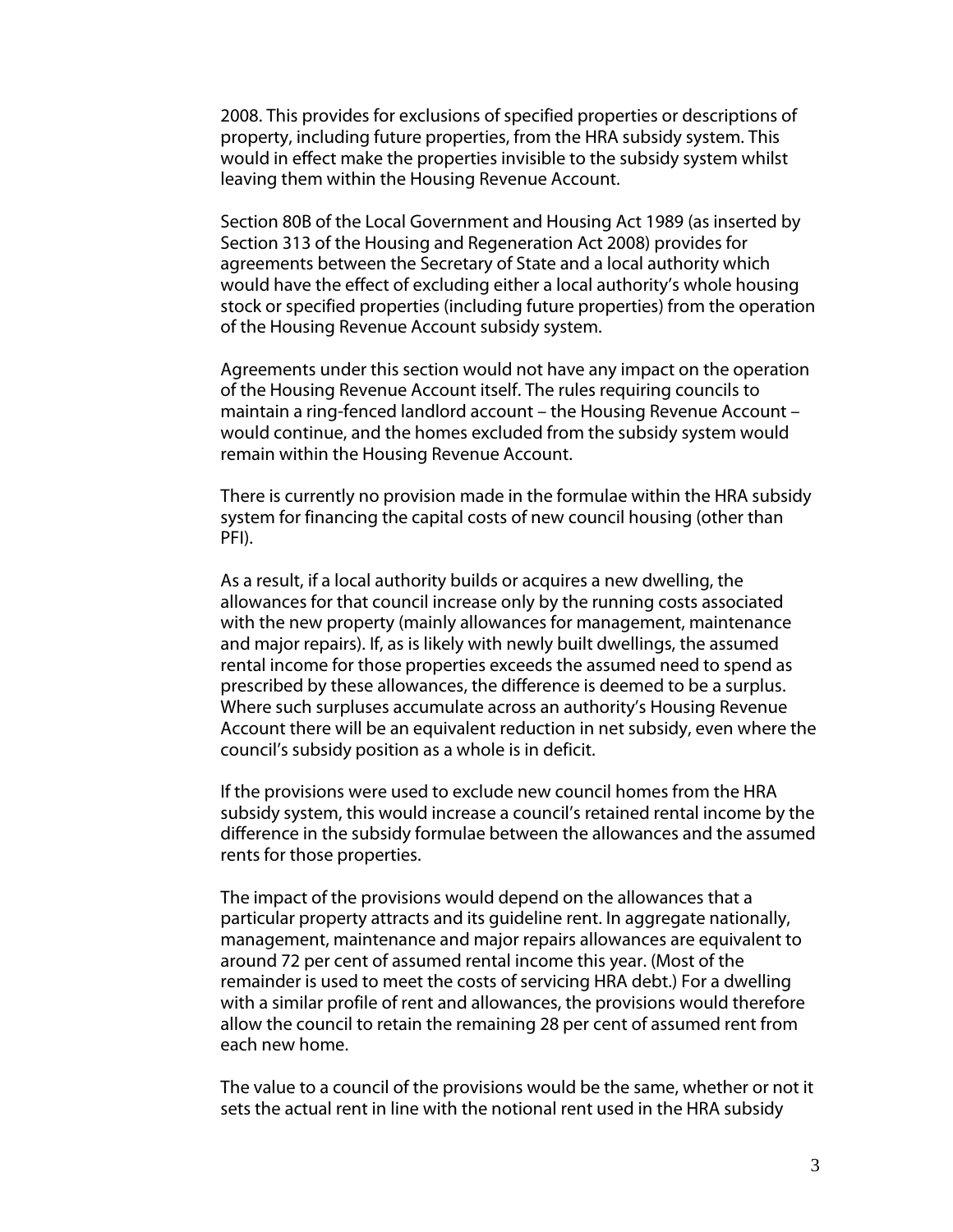formulae. It would also be the same regardless of whether a council was a net contributor or beneficiary of the HRA subsidy system.

#### **4. Properties to be covered by the agreements**

It is proposed that section 80B agreements should be offered for

- new build properties
- properties purchased or otherwise acquired

• derelict or uninhabitable properties brought back into use as a result of significant council investment

All of the above will be held outside of the HRA subsidy system.

The intention is to allow a council to retain the return from its own investment in new housing. This is why the paper proposes that the exclusions should cover properties which have required a large local investment to bring back into use. For the same reason the following types of properties should not qualify for exclusion from the subsidy system: • properties which are temporarily vacated to allow refurbishment or remodelling work to take place

• properties which are vacant whilst awaiting minor works to make them suitable for occupation

• social housing transferred from one social landlord to another.

#### **QUESTION 1: Given the objectives of the policy, what types of properties should qualify to be excluded from the HRA subsidy system and pooling requirements?**

# **QUESTION 2: In your view, what types of properties should not qualify to be held outside the HRA subsidy system and pooling requirements?**

# **5. The process of securing a section 80B agreement**

The aim is to keep burden of securing an exclusion from the HRA subsidy system as to a minimum, commensurate with ensuring the powers are used properly and effectively.

It is proposed that councils apply for an exclusion for schemes or bundles of schemes, wherever possible, rather than for individual properties and where authorities acquire properties one by one or a few at a time, that they bundle them together when seeking a section 80B agreement.

As schemes are subject to change up to delivery, it is also proposed that agreements allow for a reasonable level of variation in delivery, for example in the number and types of properties to be covered and the timing of starts and completions. It is not expected that agreements will be entered into based on early speculative outlines of schemes; applications should contain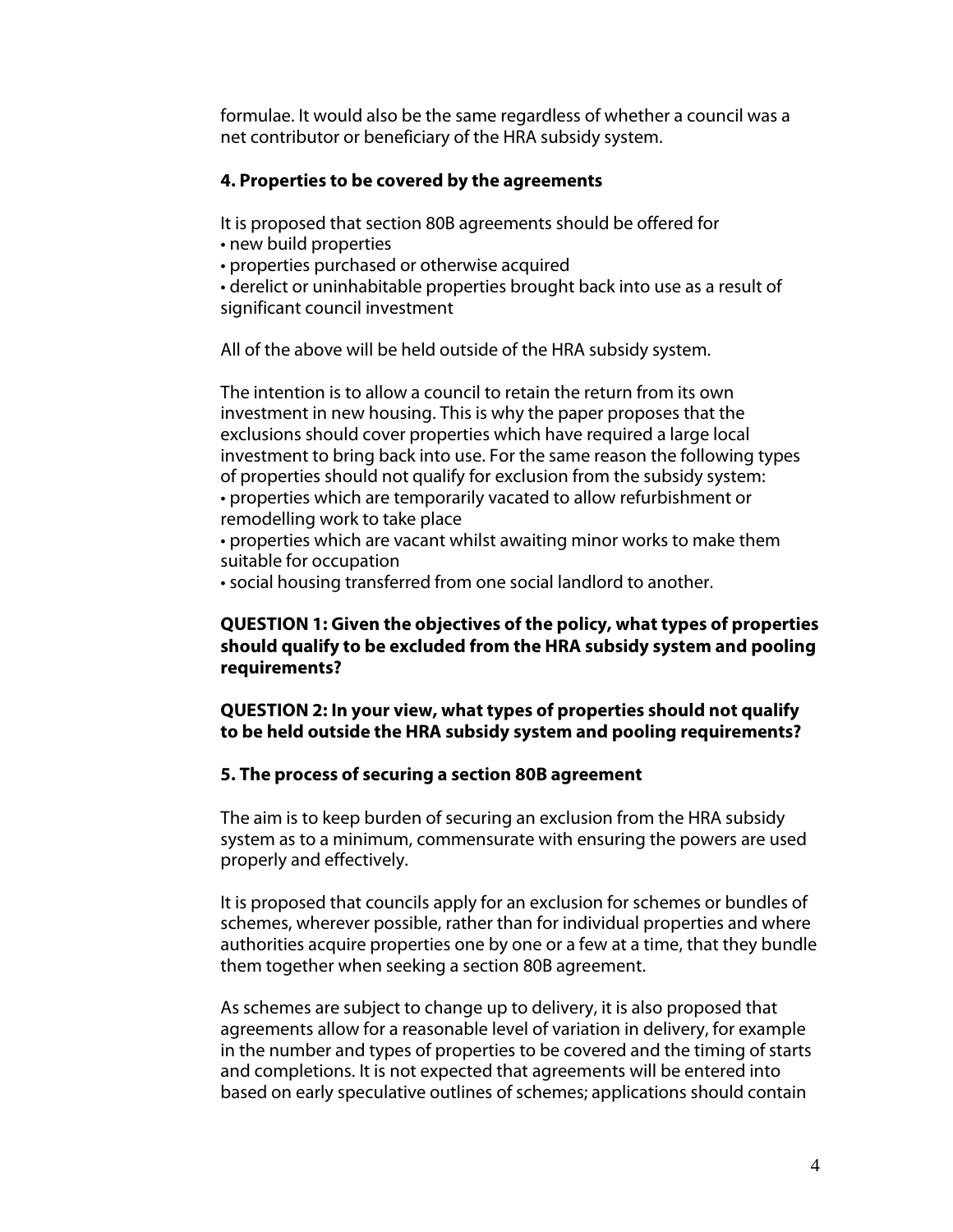sufficient information about the properties to establish that they will meet the criteria for exclusion.

#### **Criteria against which an application would be considered**

In granting an exclusion from the HRA subsidy system, evidence that appropriate local decision-making processes have been applied, including a robust options appraisal, and that the option chosen offered value for money would be expected.

The powers in the Act provide for agreements to contain terms and conditions. Applications should include details about the scheme, including design and quality standards, rents and allocations policies. Properties would only be excluded which conform to all Government policies regarding council housing, including rents and allocations policies, and would expect the application to include such commitments.

In considering whether to enter into agreements to exclude council properties from the HRA subsidy system, Government must also consider the overall impact on government's fiscal policies as local authority spending and borrowing are part of overall public expenditure. Increases in spending and borrowing made possible by exclusions must therefore be affordable within national as well as local spending plans and policies.

Government propose to ask the Homes and Communities Agency to review all applications for a section 80B agreement, and to advise the Secretary of State as to whether applications meet the criteria for exclusion. Decisions will be made by the Secretary of State.

**QUESTION 3: Do you think that that the proposed process for applying for a section 80B exclusion is the right one to adopt? If not, what would be a better alternative?**

**QUESTION 4: What factors should be taken into account by the Secretary of State in considering whether to enter into an agreement to exclude properties?**

**QUESTION 5: What terms and conditions do you think should be included in exclusion agreements?**

#### **6. Rules on capital receipts**

The 2007 Housing green paper, *Homes for the future: more affordable, more sustainable*, also proposed that councils should keep the full capital receipt of new build properties subsequently sold under Right to Buy. At present, 75 per cent of those net receipts are paid to Government and pooled centrally. This figure was set roughly to reflect the historic split between national and local investment in council housing.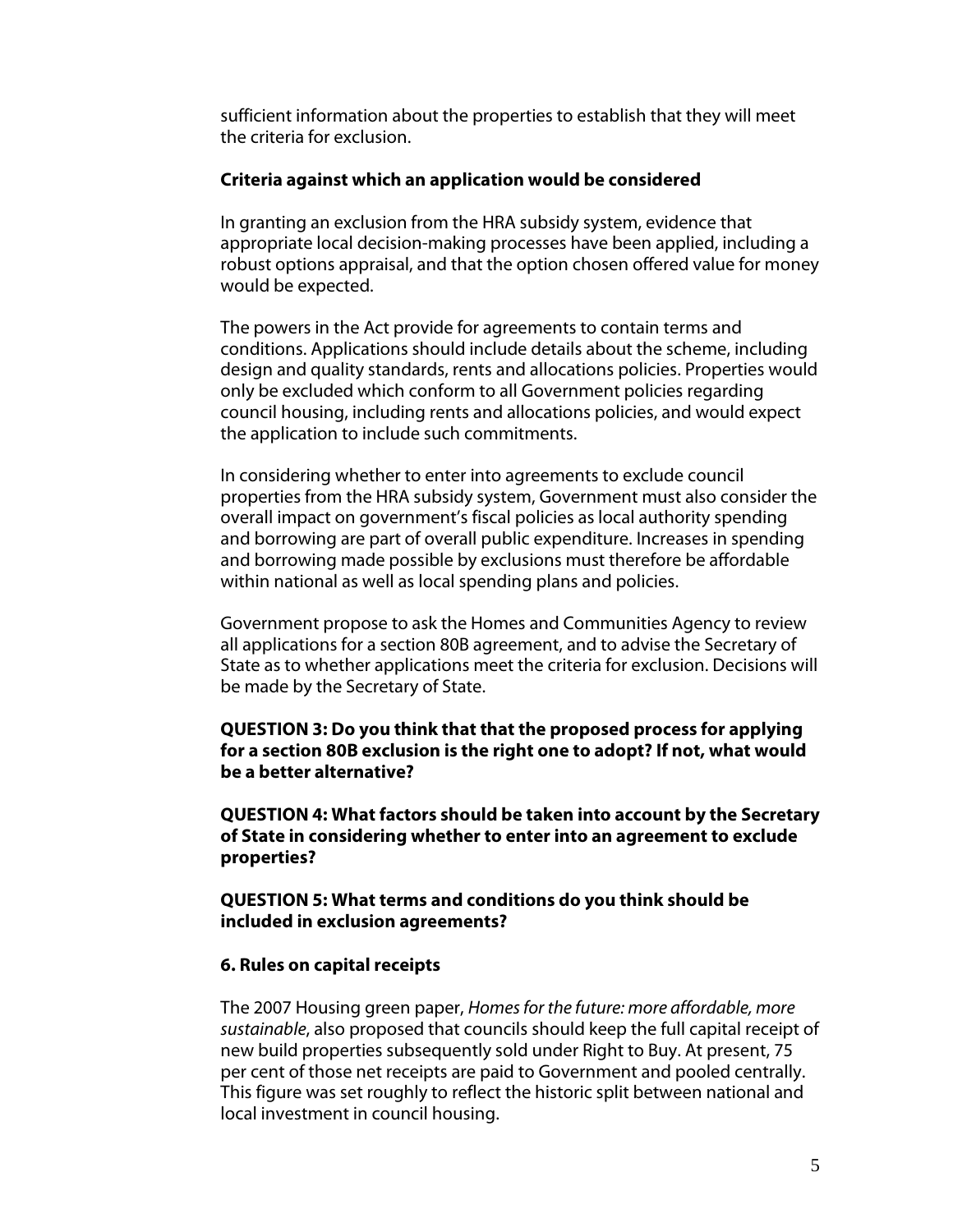This is perceived as unfair for new local authority properties which are financed wholly locally. A council currently risks losing most of its own capital investment if a tenant exercises their statutory Right to Buy, but would of course still retain the debt associated with the investment.

The paper is also seeking feedback on proposed changes to the *Local Government (Capital Finance and Accounting) (England) Regulations 2003*. These changes would allow councils to retain all of the receipts from a subsequent sale of a property covered by an exclusion from the HRA subsidy system made under section 80B, provided that the receipts were used for affordable housing and regeneration projects. This would effectively extend the existing provision for receipts arising from the sale of vacant housing land and other housing assets that are not dwellings.

**QUESTION 6: Do you agree that properties excluded from the HRA subsidy system under section 80B should also be exempted from the requirements to pool capital receipts?**

**QUESTION 7: Do you agree with the proposed conditions attached to the exemption from pooling, which require receipts to be used for affordable housing and regeneration?**

#### **7. Comment**

APSE wishes to highlight some issues which will form the basis of our response to the consultation paper and which member authorities may wish to bear in mind when formulating their response.

APSE welcomes the approach taken to enable councils to retain more rental income from their existing council stock and so have more resources to allocate to building new homes. The intention to remove some of the financial barriers stopping councils from building new properties and increasing their housing stock is also welcomed.

#### **QUESTION 1: Given the objectives of the policy, what types of properties should qualify to be excluded from the HRA subsidy system and pooling requirements?**

APSE supports the proposal to enable the defined types of properties to be held outside of the HRA subsidy system.

However there may be issues of clarification over the definition of "derelict or uninhabitable properties brought back into use as a result of significant council investment". Long terms void properties may have local definitions which need to be formalised for the purposes of the application exercise.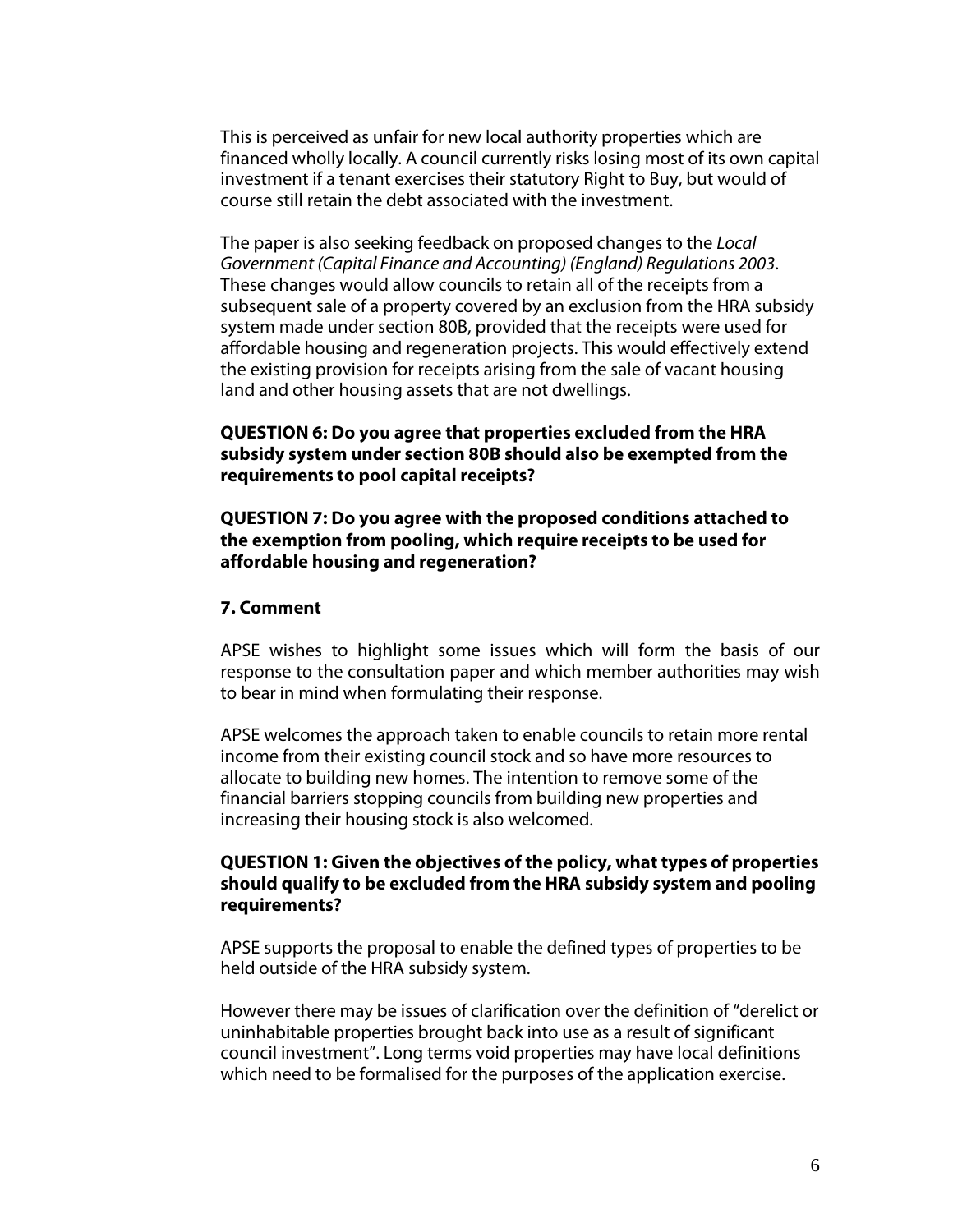Given that the "intention is to allow a council to retain the return from its own investment in new housing" and that some councils have been addressing the issue of affordable housing supply by building new houses, acquiring them and investing to bring derelict properties back into use in the recent past, it is reasonable that those councils who have taken local action be allowed to make backdated applications for recently completed or purchased.

#### **QUESTION 2: In your view, what types of properties should not qualify to be held outside the HRA subsidy system and pooling requirements?**

This consultation relates to new council housing and there is a very good case, enunciated within the paper, for making specific arrangements for new council housing.

The question of the applicability of the national HRA subsidy system for the current climate is questionable and APSE would suggest that the existing system is not a fair one, penalises far more councils than it supports and undermines local accountability for spending locally raised funds. In these circumstances, APSE would argue that no types of property should not qualify to be held outside the HRA subsidy system.

# **QUESTION 3: Do you think that that the proposed process for applying for a section 80B exclusion is the right one to adopt? If not, what would be a better alternative?**

APSE welcomes the intention to minimise the amount of bureaucracy associated with this scheme. The application process should be an annual one using a short template and detailed guidance for clarity. Equally the awarding body should consider the applications in the same spirit and so not insist spurious detail within the application.

# **QUESTION 4: What factors should be taken into account by the Secretary of State in considering whether to enter into an agreement to exclude properties?**

The paper notes that "evidence that appropriate local decision-making processes have been applied, including a robust options appraisal, and that the option chosen offered value for money would be expected" as part of the application.

A clear definition of "value for money" should be provided which takes into account issues of finance, local demand and supply

The decisions made by councils which result in homes being built, purchased or brought back into use are taken within the context of local circumstances and these must be considered when making agreements. It is not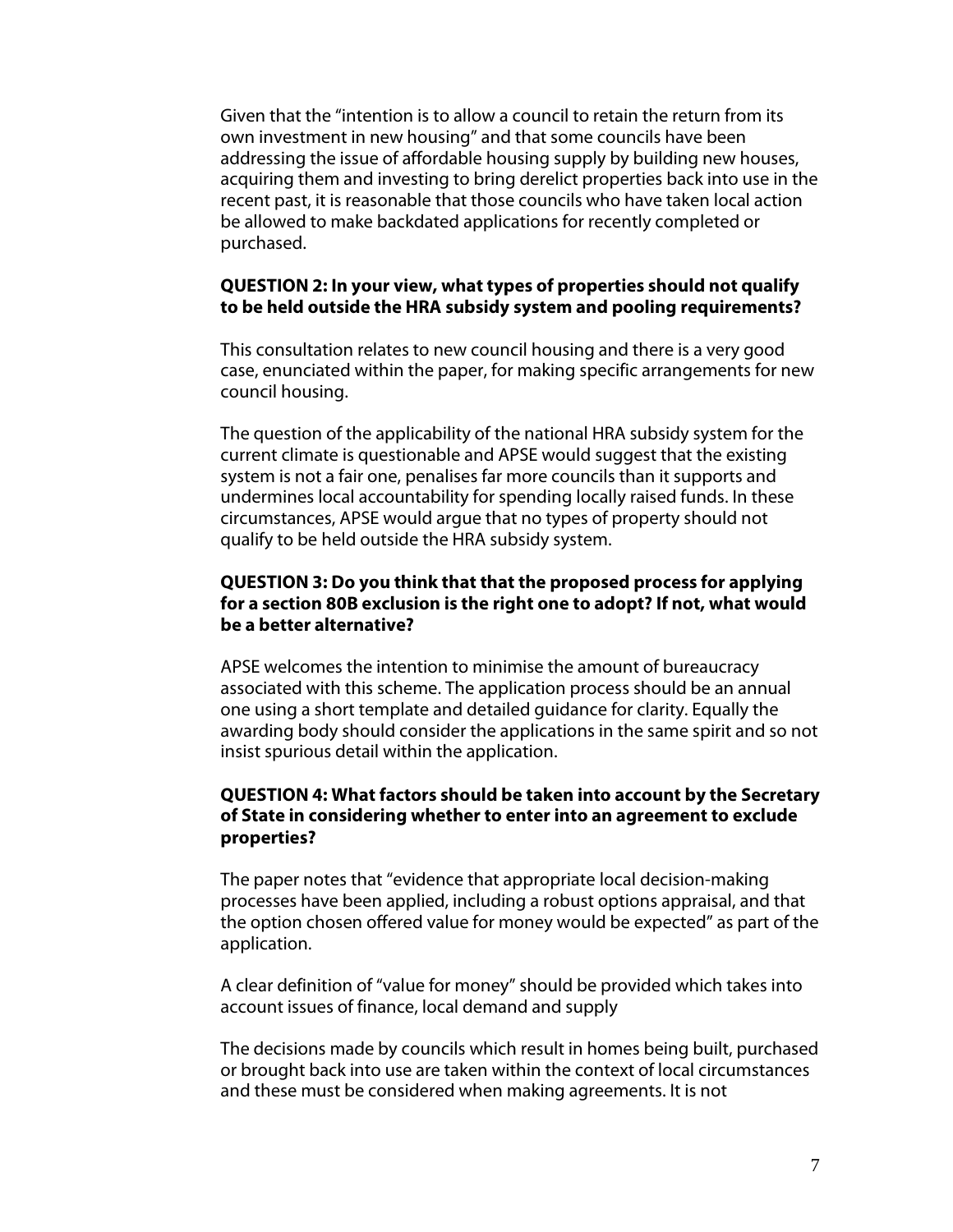appropriate to issue a series of guidelines which are not flexible enough to take account of local differences.

#### **QUESTION 5: What terms and conditions do you think should be included in exclusion agreements?**

The paper notes that "Government must also consider the overall impact on government's fiscal policies as local authority spending and borrowing are part of overall public expenditure" when deciding whether to enter into agreements. In order to minimise the amount of time and effort potentially wasted on the application exercise, Government should consider the impact on national fiscal policies prior to drawing up the guidance so that they know how many and what type of application are likely to be accepted and inform local authorities of this.

APSE welcomes the intention to establish criteria around design and quality standards, rents and allocations policies. APSE would suggest that other criteria be introduced such as whether community benefits were built into the schemes. Each scheme should be judged on its overall contribution made to the local neighbourhood incorporating a range of environmental, physical, community as well as housing criteria.

# **QUESTION 6: Do you agree that properties excluded from the HRA subsidy system under section 80B should also be exempted from the requirements to pool capital receipts?**

This paper notes that the current arrangement whereby 75 per cent of net receipts from Right to Buy are paid to Government and pooled centrally is perceived as unfair for new local authority properties which are financed wholly locally.

APSE agrees with this approach and feels that councils should be allowed to retain all of the receipts from a subsequent sale of a property covered by an exclusion from the HRA subsidy system made under section 80B.

Once again, if this consultation paper was discussing the future of the entire stock (rather than just new council housing), APSE would go further and argue that 100% of receipts from all Right to Buy sales should be retained locally.

#### **QUESTION 7: Do you agree with the proposed conditions attached to the exemption from pooling, which require receipts to be used for affordable housing and regeneration?**

The definition of regeneration needs clarification as it means different things in different councils. If this requirement is wide enough to mean that local authorities can use receipts for any affordable housing or regeneration related activity then this would be acceptable and would back up the view in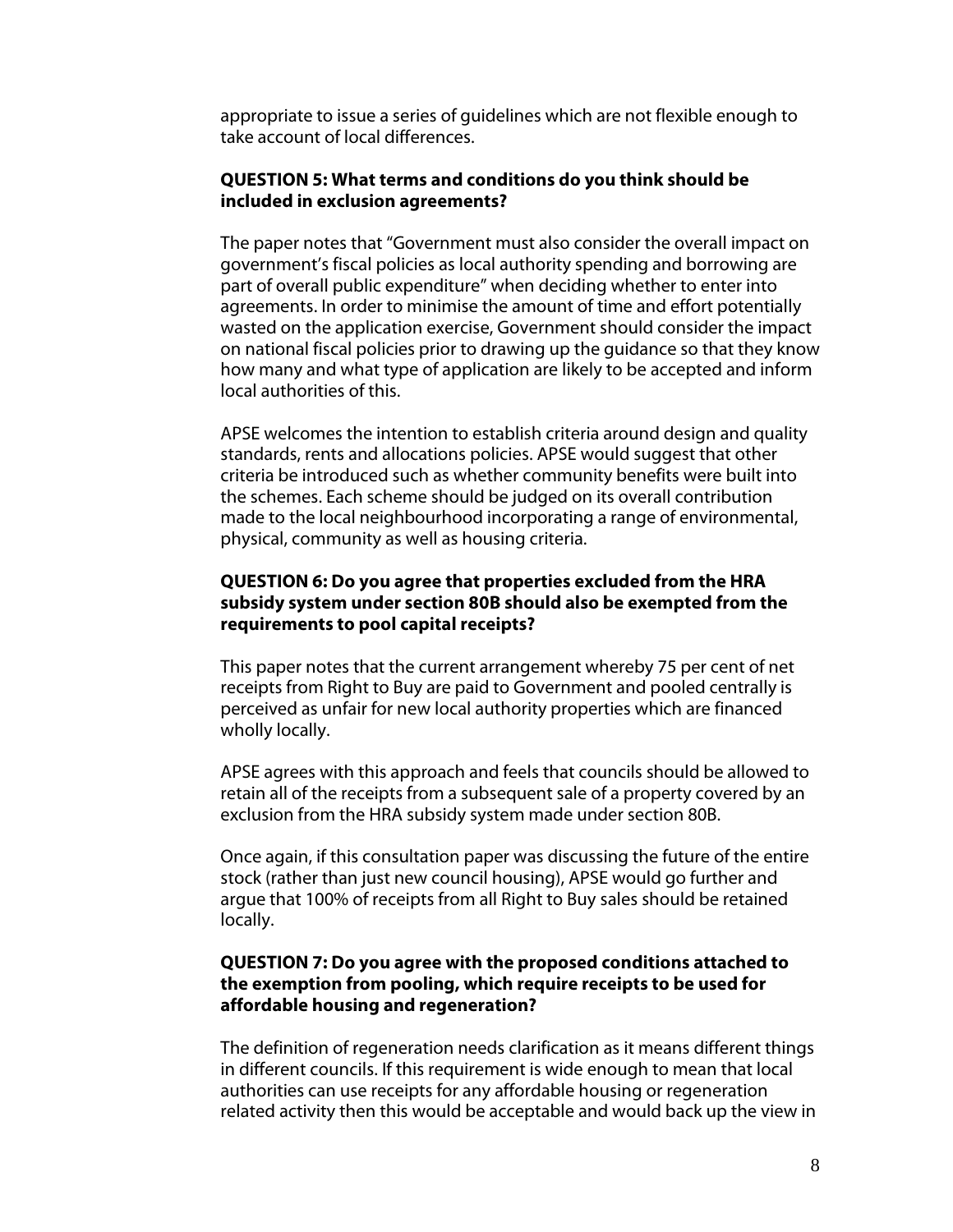the paper which states that "How a local authority chooses to invest its own resources is essentially a local matter". It is inappropriate for the Government to promote the concept of local accountability and removal of these receipts from a national redistribution scheme and then to place limitations upon how it should be spent.

It is accepted that any receipts should remain within the HRA but there should be no limitations placed on how these receipts are spent within that account.

#### **Further comment**

Although APSE welcomes the spirit within which these changes are proposed, the gap between demand and supply of affordable housing remains the major issue. These powers will provide councils with some extra resources and incentives to build council houses but they are unlikely to be sufficient enough to make a significant difference to local authority's ability to build houses. If the Government is serious about meeting the 3 million homes target, in the current economic climate, it must be willing to provide further substantial powers and incentives to local authorities so they are able to make a sizeable contribution to the target.

Although APSE feels that the direct impact of these proposed changes will be relatively small in the context of the whole council housing sector, the spirit behind them (combined with other recent developments) does show a willingness to enable large scale building schemes to be put forward by councils.

Access to Social Housing Grant, the development of local housing companies and the allocation of funds to enable councils to purchase homes which are not moving in the private market, are some such developments. Schemes whereby councils provide land, private contractors build homes (council houses, homes for sale and/or homes for private rent) and the income from homes for sale offsets the costs of building the council houses maybe one way forward. This would tempt construction firms looking for work, improve unemployment figures, bring brownfield land back into use, generate activity in the construction sector and the economy in general as well as increase housing supply. The fact that councils can provide mortgages would be a further fact to consider as would the influence that Government now has over major banks to encourage them to lend.

APSE would encourage councils to put forward schemes they feel are workable to test the limits of the changes proposed here and Government's approach to the wider issues noted above.